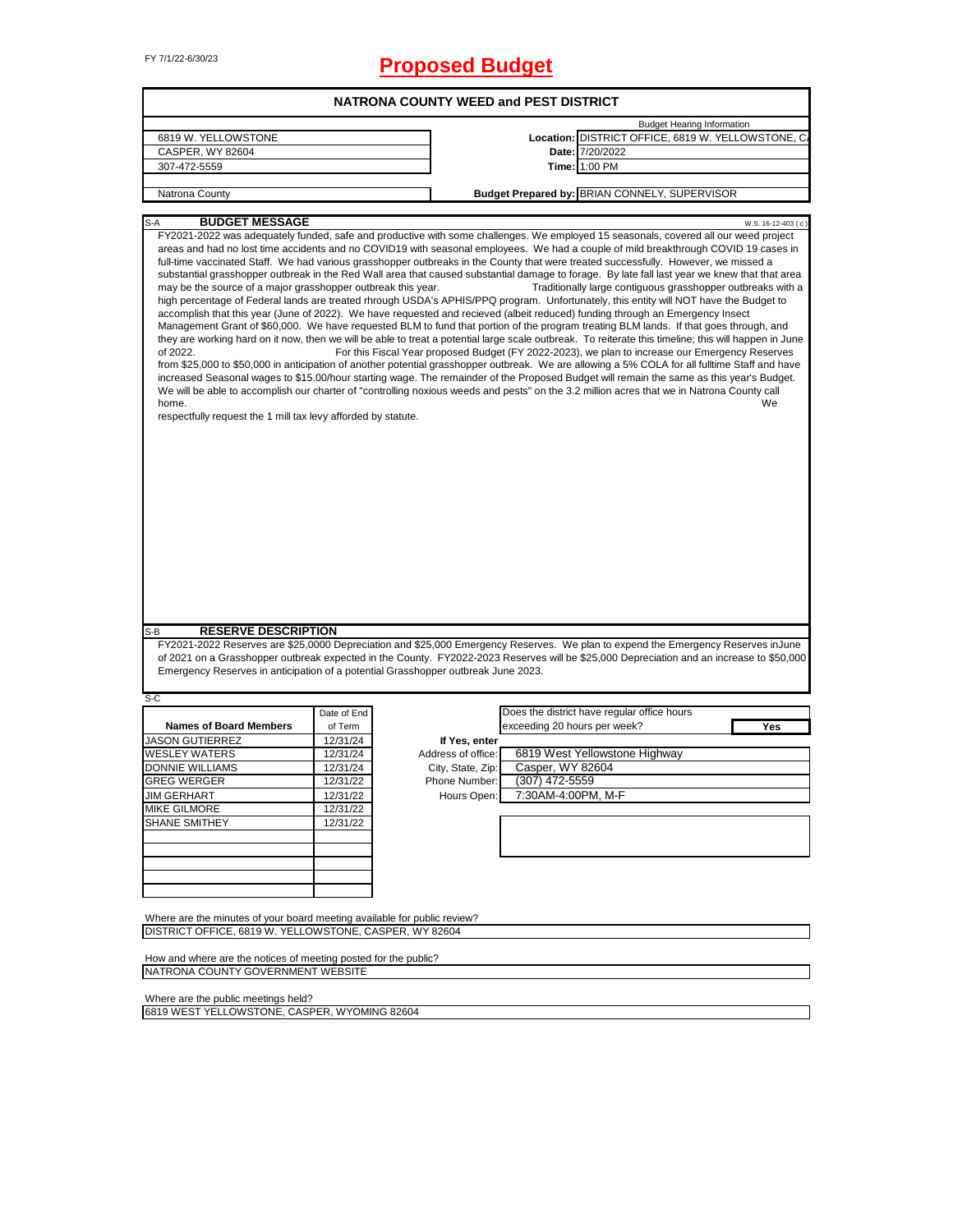### **PROPOSED BUDGET SUMMARY**

|       | <b>OVERVIEW</b>                                             | 2020-2021<br>Actual | 2021-2022<br>Estimated | 2022-2023<br>Proposed | Pending<br>Approval |
|-------|-------------------------------------------------------------|---------------------|------------------------|-----------------------|---------------------|
|       |                                                             |                     |                        |                       |                     |
| $S-1$ | <b>Total Budgeted Expenditures</b>                          | \$2,054,426         | \$2,131,825            | \$2,537,691           |                     |
| $S-2$ | <b>Total Principal to Pay on Debt</b>                       | \$0                 | \$0                    |                       |                     |
| $S-3$ | <b>Total Change to Restricted Funds</b>                     | \$0                 | \$0                    | $-$ \$25,000          |                     |
|       |                                                             |                     |                        |                       |                     |
| $S-4$ | <b>Total General Fund and Forecasted Revenues Available</b> | \$2,807,717         | \$2,748,842            | \$2.623.986           |                     |
|       |                                                             |                     |                        |                       |                     |
| $S-5$ | Amount requested from County Commissioners                  | \$1,585,010         | \$1,452,251            | \$1,504,836           |                     |
|       |                                                             |                     |                        |                       |                     |
| $S-6$ | <b>Additional Funding Needed:</b>                           |                     |                        |                       |                     |

|                   | <b>REVENUE SUMMARY</b>                       | 2020-2021   | 2021-2022   | 2022-2023                             | Pending                                                                                                                                                                                                                          |
|-------------------|----------------------------------------------|-------------|-------------|---------------------------------------|----------------------------------------------------------------------------------------------------------------------------------------------------------------------------------------------------------------------------------|
|                   |                                              | Actual      | Estimated   | Proposed                              | Approval                                                                                                                                                                                                                         |
|                   |                                              |             |             |                                       |                                                                                                                                                                                                                                  |
| $S-7$             | <b>Operating Revenues</b>                    | \$286,183   | \$335,458   | \$250,000                             | <u>timologia e</u>                                                                                                                                                                                                               |
| $S-8$             | Tax levy (From the County Treasurer)         | \$1.274.107 | \$1.354.836 | \$1.354.836                           | <u> Martin Martin Sa</u>                                                                                                                                                                                                         |
| $S-9$             | <b>Government Support</b>                    | \$65,000    | \$65,000    | \$65,000                              | <u> Hillian Sta</u>                                                                                                                                                                                                              |
| $S-10$            | <b>Grants</b>                                | \$83,000    | \$105,431   | \$45,000                              | <u> Hillian Sta</u>                                                                                                                                                                                                              |
| $S-11$            | Other County Support (Not from Co. Treas.)   | \$310,903   | \$97,415    | \$150,000                             | <u> Marije (1999)</u>                                                                                                                                                                                                            |
| $S-12$            | <b>Miscellaneous</b>                         | \$120,524   | \$122,702   | \$73,100                              |                                                                                                                                                                                                                                  |
| $S-13$            | <b>Other Forecasted Revenue</b>              | \$0         | \$0         | \$0                                   | en de la familie de la familie de la familie de la familie de la familie de la familie de la familie de la fam<br>De la familie de la familie de la familie de la familie de la familie de la familie de la familie de la famili |
|                   |                                              |             |             |                                       |                                                                                                                                                                                                                                  |
| $S-14$            | <b>Total Revenue</b>                         | \$2,139,717 | \$2,080,842 | \$1,937,936                           | <u> Hillian Sara</u>                                                                                                                                                                                                             |
| FY 7/1/22-6/30/23 |                                              |             |             | NATRONA COUNTY WEED and PEST DISTRICT |                                                                                                                                                                                                                                  |
|                   | <b>EXPENDITURE SUMMARY</b>                   | 2020-2021   | 2021-2022   | 2022-2023                             | Pending                                                                                                                                                                                                                          |
|                   |                                              | Actual      | Estimated   | Proposed                              | Approval                                                                                                                                                                                                                         |
|                   |                                              |             |             |                                       |                                                                                                                                                                                                                                  |
| $S-15$            | <b>Capital Outlay</b>                        | \$14,574    | \$58,300    | \$67,000                              | <u> Hillisoon</u>                                                                                                                                                                                                                |
| $S-16$            | <b>Interest and Fees On Debt</b>             | \$0         | \$0         | \$0                                   | 20                                                                                                                                                                                                                               |
| $S-17$            | <b>Administration</b>                        | \$163,803   | \$210,809   | \$250,735                             | <u>stansilining</u>                                                                                                                                                                                                              |
| $S-18$            | <b>Operations</b>                            | \$1,674,090 | \$1,640,840 | \$1,927,956                           |                                                                                                                                                                                                                                  |
| $S-19$            | <b>Indirect Costs</b>                        | \$201.959   | \$196,876   | \$242,000                             | <u>Timoriano e c</u>                                                                                                                                                                                                             |
| S-20R             | <b>Expenditures paid by Reserves</b>         | \$0         | \$25,000    | \$50,000                              | <u> Historical I</u>                                                                                                                                                                                                             |
| $S-20$            | <b>Total Expenditures</b>                    | \$2,054,426 | \$2,131,825 | \$2,537,691                           | <u> Hallingar í Heimritti í Heimritti í Heimritti í Heimritti í Heimritti í Heimritti í Heimritti í Heimritti í H</u>                                                                                                            |
|                   |                                              |             |             |                                       |                                                                                                                                                                                                                                  |
|                   | <b>DEBT SUMMARY</b>                          | 2020-2021   | 2021-2022   | 2022-2023                             | Pending                                                                                                                                                                                                                          |
|                   |                                              | Actual      | Estimated   | Proposed                              | Approval                                                                                                                                                                                                                         |
|                   |                                              |             |             |                                       |                                                                                                                                                                                                                                  |
| $S-21$            | <b>Principal Paid on Debt</b>                | \$0         | \$0         | \$0 l                                 | an dhe                                                                                                                                                                                                                           |
|                   |                                              |             |             |                                       |                                                                                                                                                                                                                                  |
|                   | <b>CASH AND INVESTMENTS</b>                  | 2020-2021   | 2021-2022   | 2022-2023                             | Pending                                                                                                                                                                                                                          |
|                   |                                              | Actual      | Estimated   | Proposed                              | Approval                                                                                                                                                                                                                         |
|                   |                                              |             |             |                                       |                                                                                                                                                                                                                                  |
| $S-22$            | <b>TOTAL GENERAL FUNDS</b>                   | \$668,000   | \$668.000   | \$686.050                             |                                                                                                                                                                                                                                  |
|                   |                                              |             |             |                                       |                                                                                                                                                                                                                                  |
|                   | <b>Summary of Reserve Funds</b>              |             |             |                                       |                                                                                                                                                                                                                                  |
| $S-23$            | <b>Beginning Balance in Reserve Accounts</b> |             |             |                                       |                                                                                                                                                                                                                                  |
| $S-24$            | a. Sinking and Debt Service Funds            | \$0         | \$0         | \$0                                   | e di T                                                                                                                                                                                                                           |
| $S-25$            | b. Reserves                                  | \$50,000    | \$50,000    | \$50,000                              | a a shekarar 2009<br>Marejeo                                                                                                                                                                                                     |
| $S-26$            | c. Bond Funds                                | \$0         | \$0         | \$0                                   |                                                                                                                                                                                                                                  |
|                   | Total Reserves (a+b+c)                       | \$50,000    | \$50,000    | \$50,000                              | <u>startin e</u>                                                                                                                                                                                                                 |
| $S-27$            | Amount to be added                           |             |             |                                       |                                                                                                                                                                                                                                  |
| $S-28$            | a. Sinking and Debt Service Funds            | \$0         | \$0         | \$0                                   | M.                                                                                                                                                                                                                               |
| $S-29$            | b. Reserves                                  | \$0         | \$25,000    | \$25.000                              | <u>mana</u>                                                                                                                                                                                                                      |
| $S-30$            | c. Bond Funds                                | \$0         | \$0         | \$0                                   | en de la familie de la familie de la familie de la familie de la familie de la familie de la familie de la fam<br>De la familie de la familie de la familie de la familie de la familie de la familie de la familie de la famili |
|                   |                                              | \$0         | \$25,000    | \$25,000                              | <u>Maria Sa</u>                                                                                                                                                                                                                  |
|                   | Total to be added (a+b+c)                    |             |             |                                       |                                                                                                                                                                                                                                  |
|                   |                                              |             |             |                                       |                                                                                                                                                                                                                                  |
| $S-31$            | <b>Subtotal</b>                              | \$50,000    | \$75,000    | \$75,000                              | <u>Maria San</u>                                                                                                                                                                                                                 |
| $S-32$            | Less Total to be spent                       | \$0         | \$25,000    | \$50,000                              | <u>Till för star</u>                                                                                                                                                                                                             |
| $S-33$            | TOTAL RESERVES AT END OF FISCAL YEAR         | \$50,000    | \$50.000    | \$25,000                              | <u>Markoa (</u>                                                                                                                                                                                                                  |

Date adopted by Special District \_\_\_\_

*Budget Officer / District Official (if not same as "Submitted by")*

CASPER, WY 82604 **DISTRICT ADDRESS:** 6819 W. YELLOWSTONE **PREPARED BY:** BRIAN CONNELY, SUPERVISOR

**DISTRICT PHONE:** 307-472-5559

5/4/22 *Form approved by Wyoming Department of Audit, Public Funds Division Prepared in compliance with the Uniform Municipal Fiscal Procedures Act (W.S. 16-12-401 et seq.) as it applies.*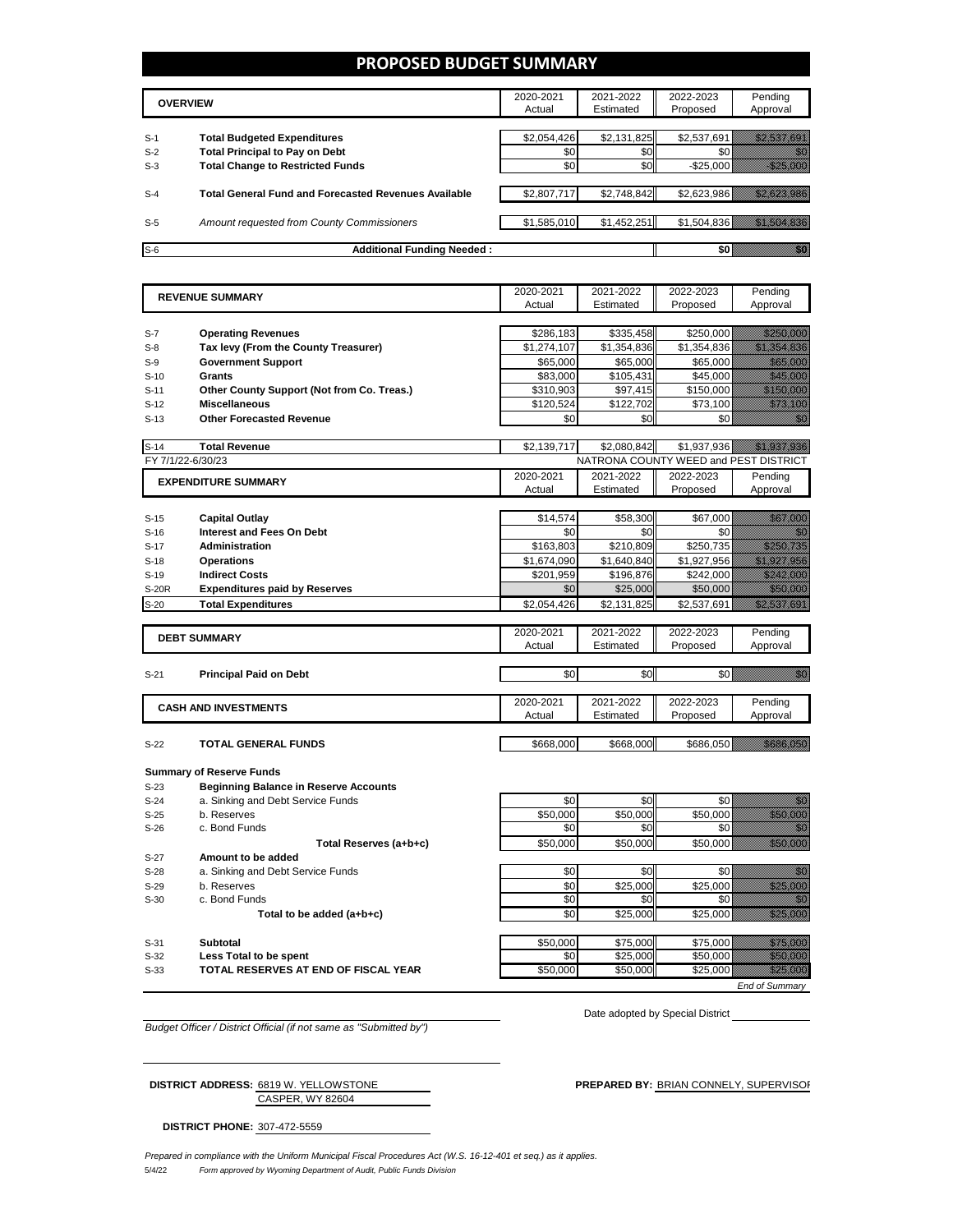NATRONA COUNTY WEED and PEST DISTRICT

#### **NAME OF DISTRICT/BOARD**

**FYE** 6/30/2023

|                    | <b>PROPERTY TAXES AND ASSESSMENTS</b>                                                |                                 |                          |                         |                          |                                                                                                                                                                                                                                  |
|--------------------|--------------------------------------------------------------------------------------|---------------------------------|--------------------------|-------------------------|--------------------------|----------------------------------------------------------------------------------------------------------------------------------------------------------------------------------------------------------------------------------|
|                    |                                                                                      |                                 |                          |                         |                          |                                                                                                                                                                                                                                  |
|                    |                                                                                      | <b>DOA Chart</b><br>of Accounts | 2020-2021<br>Actual      | 2021-2022<br>Estimated  | 2022-2023<br>Proposed    | Pending<br>Approval                                                                                                                                                                                                              |
| $R-1$              | <b>Property Taxes and Assessments Received</b>                                       |                                 |                          |                         |                          |                                                                                                                                                                                                                                  |
| $R-1.1$<br>$R-1.2$ | Tax Levy (From the County Treasurer)<br>Other County Support (see note on the right) | 4001<br>4005                    | \$1,274,107<br>\$310,903 | \$1,354,836<br>\$97,415 | \$1,354,836<br>\$150,000 | <u> Charles Constantinople Constantinople</u><br><u> Hillingen Sta</u>                                                                                                                                                           |
|                    |                                                                                      |                                 |                          |                         |                          |                                                                                                                                                                                                                                  |
|                    | <b>FORECASTED REVENUE</b>                                                            |                                 |                          |                         |                          |                                                                                                                                                                                                                                  |
|                    |                                                                                      | <b>DOA Chart</b><br>of Accounts | 2020-2021<br>Actual      | 2021-2022<br>Estimated  | 2022-2023<br>Proposed    | Pending<br>Approval                                                                                                                                                                                                              |
| $R-2$              | <b>Revenues from Other Governments</b>                                               |                                 |                          |                         |                          |                                                                                                                                                                                                                                  |
| $R - 2.1$          | State Aid                                                                            | 4211                            |                          |                         |                          |                                                                                                                                                                                                                                  |
|                    | R-2.2 Additional County Aid (non-treasurer)                                          | 4237                            |                          |                         |                          |                                                                                                                                                                                                                                  |
|                    | R-2.3 City (or Town) Aid                                                             | 4237                            | \$65,000                 | \$65,000                | \$65,000                 | <u> Harry College and</u>                                                                                                                                                                                                        |
| $R - 2.4$          | Other (Specify)                                                                      | 4237                            |                          |                         |                          |                                                                                                                                                                                                                                  |
|                    | R-2.5 Total Government Support                                                       |                                 | \$65,000                 | \$65,000                | \$65,000                 | <b>Katalunggal</b>                                                                                                                                                                                                               |
| $R-3$              | <b>Operating Revenues</b>                                                            |                                 |                          |                         |                          |                                                                                                                                                                                                                                  |
| $R - 3.1$          | <b>Customer Charges</b>                                                              | 4300                            | \$25,016                 | \$193,304               | \$150,000                | <u> Maria Maria I</u>                                                                                                                                                                                                            |
|                    | R-3.2 Sales of Goods or Services                                                     | 4300                            | \$261,167                | \$142,154               | \$100,000                |                                                                                                                                                                                                                                  |
|                    | R-3.3 Other Assessments                                                              | 4503                            |                          |                         |                          |                                                                                                                                                                                                                                  |
| $R - 3.4$          | <b>Total Operating Revenues</b>                                                      |                                 | \$286,183                | \$335,458               | \$250,000                | <u>elitek kontroll</u>                                                                                                                                                                                                           |
| $R-4$              | Grants                                                                               |                                 |                          |                         |                          |                                                                                                                                                                                                                                  |
| $R - 4.1$          | <b>Direct Federal Grants</b>                                                         | 4201                            |                          |                         |                          |                                                                                                                                                                                                                                  |
|                    | R-4.2 Federal Grants thru State Agencies                                             | 4201                            |                          |                         |                          |                                                                                                                                                                                                                                  |
|                    | R-4.3 Grants from State Agencies                                                     | 4211                            | \$83,000                 | \$105,431               | \$45,000                 | <u> Mariji (</u>                                                                                                                                                                                                                 |
| $R - 4.4$          | <b>Total Grants</b>                                                                  |                                 | \$83,000                 | \$105,431               | \$45,000                 | <u> Karl Barat (</u>                                                                                                                                                                                                             |
| $R-5$              | <b>Miscellaneous Revenue</b>                                                         |                                 |                          |                         |                          |                                                                                                                                                                                                                                  |
|                    | R-5.1 Interest                                                                       | 4501                            | \$3,145                  | \$3,100                 | \$3,100                  | <u>ti ka</u>                                                                                                                                                                                                                     |
|                    | R-5.2 Other: Specify<br>City of Casper/Admin, tec                                    | 4500                            | \$117,379                | \$119,602               | \$70.000                 | <u>eliteteko e</u>                                                                                                                                                                                                               |
|                    | R-5.3 Other: Additional                                                              |                                 |                          |                         |                          |                                                                                                                                                                                                                                  |
| $R-5.4$            | <b>Total Miscellaneous</b>                                                           |                                 | \$120,524                | \$122,702               | \$73,100                 | <u> Kalendari Serika Ba</u>                                                                                                                                                                                                      |
| $R - 5.5$          | <b>Total Forecasted Revenue</b>                                                      |                                 | \$554,707                | \$628,591               | \$433,100                | <u>ta kalendari k</u>                                                                                                                                                                                                            |
| $R-6$              | <b>Other Forecasted Revenue</b>                                                      |                                 |                          |                         |                          |                                                                                                                                                                                                                                  |
| $R-6.1$            | a. Other past due as estimated by Co. Treas.                                         | 4004                            |                          |                         |                          |                                                                                                                                                                                                                                  |
| $R-6.2$            | b. Other forecasted revenue (specify):                                               |                                 |                          |                         |                          |                                                                                                                                                                                                                                  |
| $R-6.3$            |                                                                                      | 4500                            |                          |                         |                          |                                                                                                                                                                                                                                  |
| $R-6.4$            |                                                                                      | 4500                            |                          |                         |                          |                                                                                                                                                                                                                                  |
| $R-6.5$            |                                                                                      |                                 |                          |                         |                          |                                                                                                                                                                                                                                  |
| $R-6.6$            | Total Other Forecasted Revenue (a+b)                                                 |                                 | \$0                      | \$0                     | \$0                      | en de la familie de la familie de la familie de la familie de la familie de la familie de la familie de la fam<br>Constitution de la familie de la familie de la familie de la familie de la familie de la familie de la familie |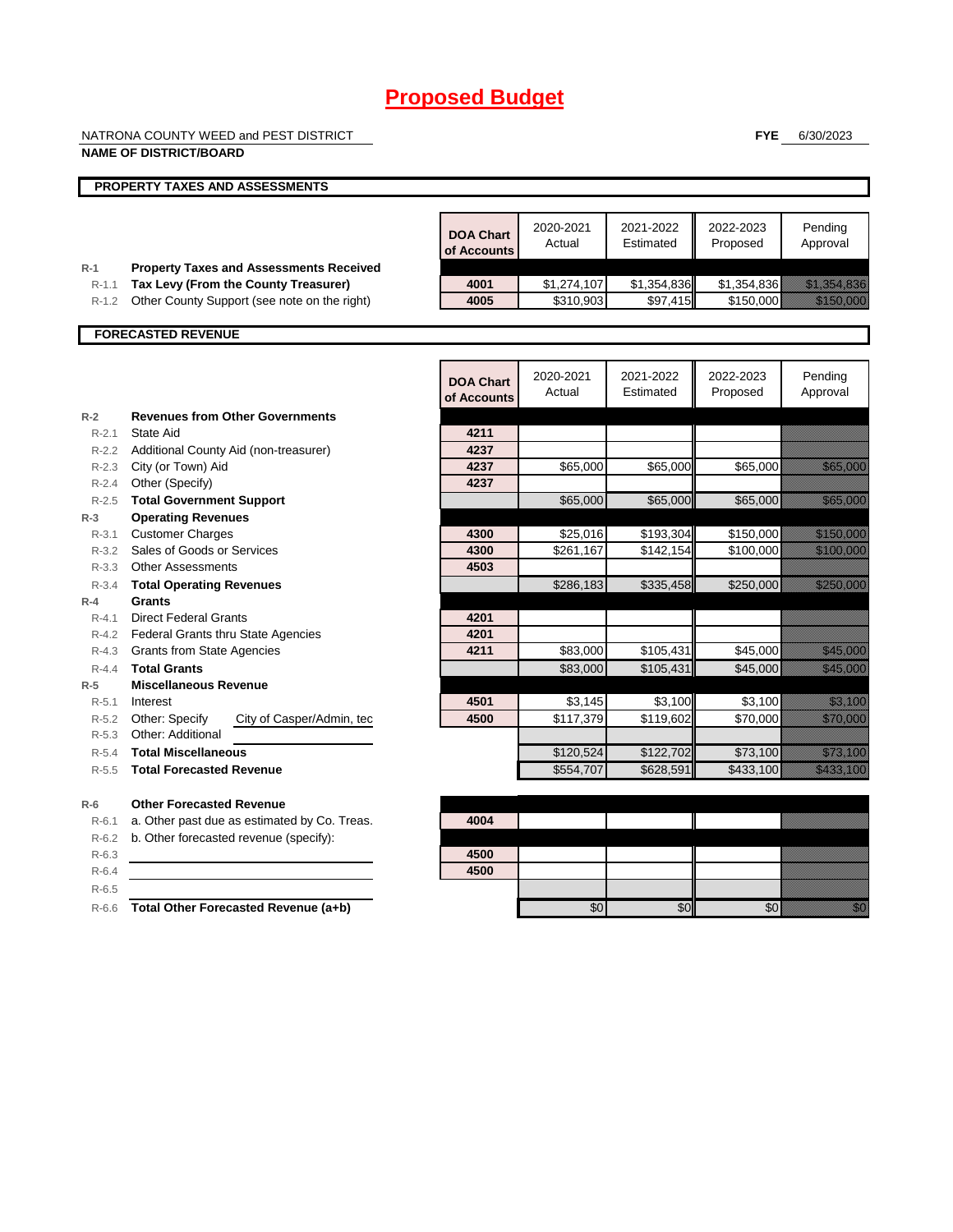### **CAPITAL OUTLAY BUDGET**

| $E-1$     | <b>Capital Outlay</b>       |
|-----------|-----------------------------|
| $E - 1.1$ | <b>Real Property</b>        |
| $F-12$    | Vehicles                    |
| $E - 1.3$ | <b>Office Equipment</b>     |
| $F-14$    | Other (Specify)             |
| $E - 1.5$ | SPRAY EQUIP.                |
| $F-16$    | MISC. TOOLS/EQUIP           |
| $F-17$    | see additional details      |
| $E-1.8$   | <b>TOTAL CAPITAL OUTLAY</b> |

|           |                             | <b>DOA Chart</b><br>of Accounts | 2020-2021<br>Actual | 2021-2022<br>Estimated | 2022-2023<br>Proposed | Pending<br>Approval                                                                                                                                                                                                              |
|-----------|-----------------------------|---------------------------------|---------------------|------------------------|-----------------------|----------------------------------------------------------------------------------------------------------------------------------------------------------------------------------------------------------------------------------|
|           | <b>Capital Outlay</b>       |                                 |                     |                        |                       |                                                                                                                                                                                                                                  |
| $E - 1.1$ | <b>Real Property</b>        | 6201                            | \$0                 | \$0                    | \$5,000               | <u> Karl Barat Sara</u>                                                                                                                                                                                                          |
| $E - 1.2$ | Vehicles                    | 6210                            | \$2,761             | \$34,000               | \$35,000              | <u> Karl Sara</u>                                                                                                                                                                                                                |
| $E - 1.3$ | <b>Office Equipment</b>     | 6211                            | \$0                 | \$3,000                | \$4,000               | <u> Hermann</u>                                                                                                                                                                                                                  |
| $E - 1.4$ | Other (Specify)             |                                 |                     |                        |                       |                                                                                                                                                                                                                                  |
| $E-1.5$   | SPRAY EQUIP.                | 6200                            | \$113               | \$3,000                | \$3,000               | a a an an t-Òirean                                                                                                                                                                                                               |
| $E - 1.6$ | MISC. TOOLS/EQUIP           | 6200                            | \$3,752             | \$300                  | \$2,000               | <u> Karl Sara</u>                                                                                                                                                                                                                |
| $E - 1.7$ | see additional details      |                                 | \$7,948             | \$18,000               | \$18,000              | a katalunggal sa katalunggal sa katalunggal sa katalunggal sa katalunggal sa katalunggal sa katalunggal sa kat<br>Katalunggal sa katalunggal sa katalunggal sa katalunggal sa katalunggal sa katalunggal sa katalunggal sa katal |
| $E-1.8$   | <b>TOTAL CAPITAL OUTLAY</b> |                                 | \$14,574            | \$58,300               | \$67,000              | <u> Karlin (</u>                                                                                                                                                                                                                 |
|           |                             |                                 |                     |                        |                       |                                                                                                                                                                                                                                  |

#### **ADMINISTRATION BUDGET**

|           |                                      | <b>DOA Chart</b><br>of Accounts | 2020-2021<br>Actual | 2021-2022<br>Estimated | 2022-2023<br>Proposed | Pending<br>Approval                                                                                                  |
|-----------|--------------------------------------|---------------------------------|---------------------|------------------------|-----------------------|----------------------------------------------------------------------------------------------------------------------|
| $E-2$     | <b>Personnel Services</b>            |                                 |                     |                        |                       |                                                                                                                      |
| $E - 2.1$ | Administrator                        | 7002                            | \$69,773            | \$74,214               | \$77,907              | <u>esta la seria della condita dell'internazionale di un strumento di un strumento di un strumento di un strumen</u> |
| $E - 2.2$ | Secretary                            | 7003                            | \$47,027            | \$46,917               | \$50,638              | <u>ti kalendari k</u>                                                                                                |
| $E - 2.3$ | Clerical                             | 7004                            | \$0                 | \$0                    | \$1,500               | <u> Kalèndher Ka</u>                                                                                                 |
| $E - 2.4$ | Other (Specify)                      |                                 |                     |                        |                       |                                                                                                                      |
| $E - 2.5$ | PENSION EXPENSES                     | 7005                            |                     |                        |                       |                                                                                                                      |
| $E - 2.6$ | <b>COMPENSATED ABSENCES</b>          | 7005                            | \$0                 | \$0                    | \$10,000              | <u>ti ka kusaa kuningan ka</u>                                                                                       |
| $E - 2.7$ | see additional details               |                                 |                     | \$32,000               | \$32,000              | <u> Kalendari Seria</u>                                                                                              |
| $E-3$     | <b>Board Expenses</b>                |                                 |                     |                        |                       |                                                                                                                      |
| $E - 3.1$ | Travel                               | 7011                            | \$1,243             | \$3,021                | \$5,000               | <u>tika kuning ka</u>                                                                                                |
| $E - 3.2$ | Mileage                              | 7012                            | \$1,231             | \$1,746                | \$2,500               | <u> Million Sta</u>                                                                                                  |
| $E - 3.3$ | Other (Specify)                      |                                 |                     |                        |                       |                                                                                                                      |
| $E - 3.4$ | STATE MEETINGS REGISTRATIONS         | 7013                            | \$53                | \$1,424                | \$2,000               | <u>till framförfattar i den störra störra sig störra störra sig störra sig störra sig störra sig störra sig stör</u> |
| $E - 3.5$ | <b>COUNCIL DUES</b>                  | 7013                            | \$398               | \$100                  | \$500                 | <u>tik k</u>                                                                                                         |
| $E - 3.6$ | see additional details               |                                 | \$247               | \$131                  | \$1,200               | <u>tik ka</u>                                                                                                        |
| $E-4$     | <b>Contractual Services</b>          |                                 |                     |                        |                       |                                                                                                                      |
| $E - 4.1$ | Legal                                | 7021                            | \$0                 | \$0                    | \$0                   |                                                                                                                      |
| $E - 4.2$ | Accounting/Auditing                  | 7022                            | \$15,750            | \$17,990               | \$18,000              | <u>ti ka</u>                                                                                                         |
| $E - 4.3$ | Other (Specify)                      |                                 |                     |                        |                       |                                                                                                                      |
| $E - 4.4$ | <b>IT CONSULTING</b>                 | 7023                            | \$3,422             | \$4,000                | \$4,000               | <u>till framförfattar och en sta</u>                                                                                 |
| $E - 4.5$ | <b>COUNCIL DUES</b>                  | 7023                            | \$2,500             | \$2,500                | \$2,500               | <u>tionalistik val</u>                                                                                               |
| $E-4.6$   | see additional details               |                                 | \$1,025             | \$100                  | \$1,200               | <u> Million Sta</u>                                                                                                  |
| $E-5$     | <b>Other Administrative Expenses</b> |                                 |                     |                        |                       |                                                                                                                      |
| $E - 5.1$ | <b>Office Supplies</b>               | 7031                            | \$4,886             | \$4,717                | \$6,000               | <u>tik ka</u>                                                                                                        |
| $E - 5.2$ | Office equipment, rent & repair      | 7032                            |                     |                        |                       |                                                                                                                      |
| $E - 5.3$ | Education                            | 7033                            | \$10,682            | \$15,705               | \$28,000              | <u>ti ali seria di seria di seria di seria di seria di seria di seria di seria di seria di seria di seria di se</u>  |
| $E - 5.4$ | Registrations                        | 7034                            |                     |                        |                       |                                                                                                                      |
| $E - 5.5$ | Other (Specify)                      |                                 |                     |                        |                       |                                                                                                                      |
| $E-5.6$   | misc. Admin (petty cash)             | 7035                            | \$3,898             | \$3,249                | \$3,790               | <u>tion and</u>                                                                                                      |
| $E - 5.7$ |                                      | 7035                            | \$559               | \$700                  | \$700                 | <u>till fram</u>                                                                                                     |
| $E - 5.8$ | see additional details               |                                 | \$1,109             | \$2,295                | \$3,300               | <u>till framförfall</u>                                                                                              |
| $E-6$     | <b>TOTAL ADMINISTRATION</b>          |                                 | \$163,803           | \$210.809              | \$250,735             | <u>estas ell</u>                                                                                                     |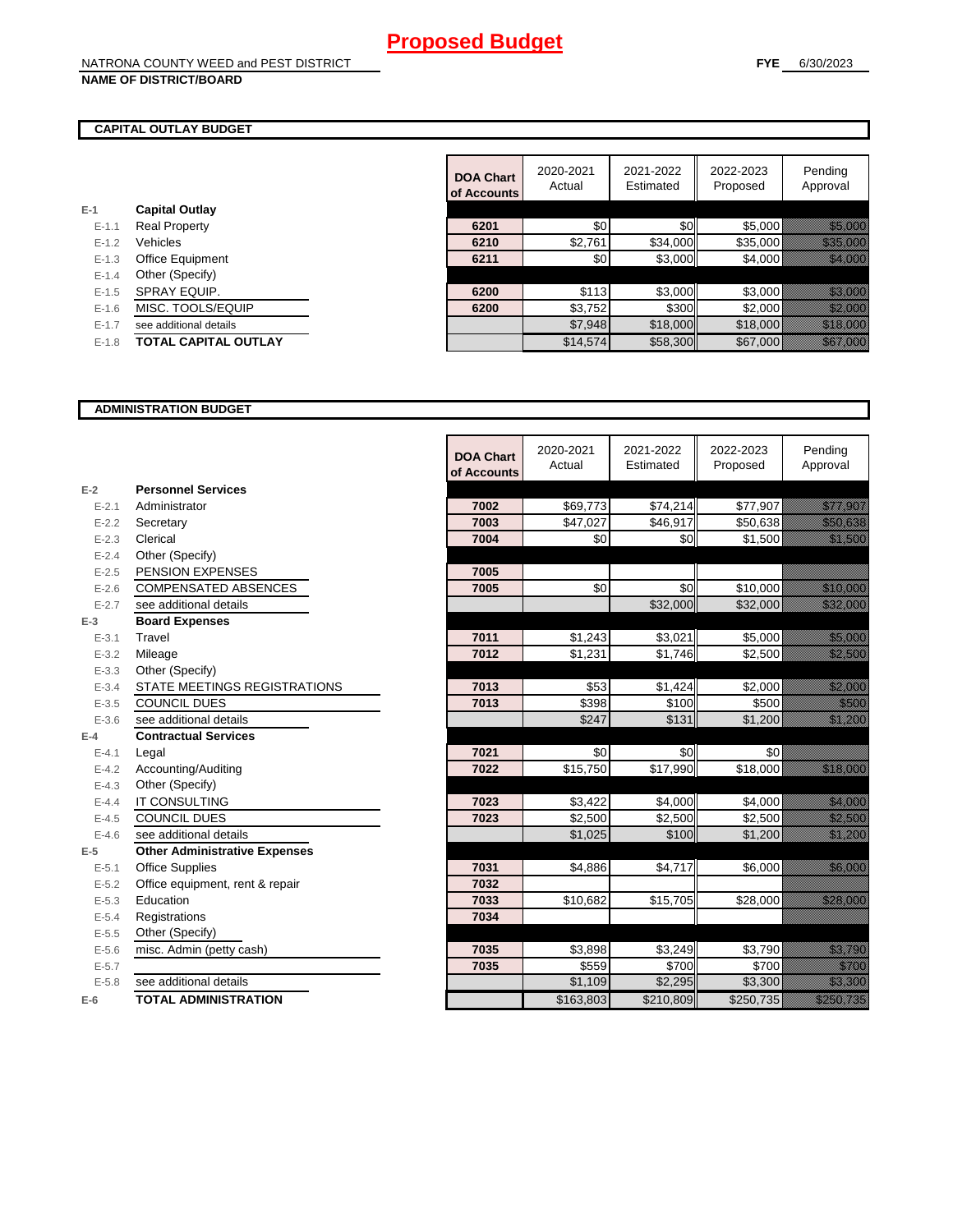### **OPERATIONS BUDGET**

| $E-7$      | <b>Personnel Services</b>              | <b>DOA Chart</b><br>of Accounts | 2020-2021<br>Actual | 2021-2022<br>Estimated | 2022-2023<br>Proposed | Pending<br>Approval                                                                                                                                                                                                              |
|------------|----------------------------------------|---------------------------------|---------------------|------------------------|-----------------------|----------------------------------------------------------------------------------------------------------------------------------------------------------------------------------------------------------------------------------|
| $E - 7.1$  | <b>Wages--Operations</b>               | 7202                            | \$401,204           | \$370,458              | \$464,610             | <u> Elizabeth Constantinople (</u>                                                                                                                                                                                               |
| $E - 7.2$  | <b>Service Contracts</b>               | 7203                            |                     |                        |                       |                                                                                                                                                                                                                                  |
| $E - 7.3$  | Other (Specify)                        |                                 |                     |                        |                       |                                                                                                                                                                                                                                  |
| $E - 7.4$  | <b>Compensated Absences</b>            | 7204                            | $\sqrt{6}$          | $\frac{6}{3}$          | \$8,500               | <u>ti ka</u>                                                                                                                                                                                                                     |
| $E - 7.5$  | Seasonal Bonus                         | 7204                            | \$0                 | \$0                    | \$1,000               | <u> Karlin Saraja</u>                                                                                                                                                                                                            |
| $E - 7.6$  | see additional details                 |                                 | \$4,080             | \$22,960               | \$25,000              | <u> Karl Sara</u>                                                                                                                                                                                                                |
| $E-8$      | <b>Travel</b>                          |                                 |                     |                        |                       |                                                                                                                                                                                                                                  |
| $E - 8.1$  | Mileage                                | 7211                            |                     |                        |                       |                                                                                                                                                                                                                                  |
| $E - 8.2$  | Other (Specify)                        |                                 |                     |                        |                       |                                                                                                                                                                                                                                  |
| $E - 8.3$  |                                        | 7212                            |                     |                        |                       |                                                                                                                                                                                                                                  |
| $E - 8.4$  |                                        | 7212                            |                     |                        |                       |                                                                                                                                                                                                                                  |
| $E - 8.5$  |                                        |                                 |                     |                        |                       |                                                                                                                                                                                                                                  |
| $E-9$      | <b>Operating supplies (List)</b>       |                                 |                     |                        |                       |                                                                                                                                                                                                                                  |
| $E - 9.1$  | Fuel & Oil                             | 7220                            | \$12,056            | \$20,450               | \$26,000              | <u> Harrison (</u>                                                                                                                                                                                                               |
| $E - 9.2$  | Safety Equipment and Clothing          | 7220                            | \$3,034             | \$2,091                | \$3,000               | <u> Timografi</u>                                                                                                                                                                                                                |
| $E - 9.3$  | Postage & Frieght                      | 7220                            | \$315               | \$1,427                | \$3,500               | <u>tionalisest</u>                                                                                                                                                                                                               |
| $E - 9.4$  |                                        | 7220                            |                     |                        |                       |                                                                                                                                                                                                                                  |
| $E - 9.5$  |                                        |                                 |                     |                        |                       |                                                                                                                                                                                                                                  |
| $E-10$     | <b>Program Services (List)</b>         |                                 |                     |                        |                       |                                                                                                                                                                                                                                  |
| $E-10.1$   | Pesticides                             | 7230                            | \$256,412           | \$242,011              | \$340,000             | <u> Elizabeth Conta</u>                                                                                                                                                                                                          |
| $E-10.2$   | Mosquito Control Program               | 7230                            | \$3,320             | \$7,194                | \$40,000              | a katika katika katika katika alikuwa na katika alikuwa na katika alikuwa na katika alikuwa na katika alikuwa<br>Marejeo                                                                                                         |
| $E-10.3$   | <b>Biological Control</b>              | 7230                            | \$1,000             | \$18,000               | \$30,000              | <u>ting and the second second</u>                                                                                                                                                                                                |
| $E-10.4$   | <b>Special Projects</b>                | 7230                            | \$279,495           | \$228,500              | \$228,500             | <u>elittik ko</u>                                                                                                                                                                                                                |
| $E-10.5$   | see additional details                 |                                 | \$658,318           | \$677,755              | \$680,000             | <u>este al constru</u>                                                                                                                                                                                                           |
| $E-11$     | <b>Contractual Arrangements (List)</b> |                                 |                     |                        |                       |                                                                                                                                                                                                                                  |
| $E - 11.1$ | <b>General Repairs/Supplies</b>        | 7400                            | \$16,279            | \$21,590               | \$22,885              |                                                                                                                                                                                                                                  |
| $E - 11.2$ | <b>Truck Repair</b>                    | 7400                            | \$4,460             | \$4,467                | \$20,000              | <u>till andre sta</u>                                                                                                                                                                                                            |
| $E-11.3$   | Sprayer Repair                         | 7400                            | \$2,432             | \$4,548                | \$5,000               | <u> Hillian Sa</u>                                                                                                                                                                                                               |
| $E-11.4$   | <b>ATV/UTV Repair</b>                  | 7400                            | \$1,639             | \$4,591                | $\overline{$8,000}$   | <u>tin alaman sebagai dan penggunaan dari dari dari dalam ke</u>                                                                                                                                                                 |
| $E - 11.5$ | see additional details                 |                                 | \$13,718            | \$14,798               | \$11,261              | a katika katika katika katika alikuwa na katika alikuwa na katika alikuwa na katika alikuwa na katika alikuwa<br>Marejeo                                                                                                         |
| $E-12$     | <b>Other operations (Specify)</b>      |                                 |                     |                        |                       |                                                                                                                                                                                                                                  |
| $E-12.1$   | Contractor                             | 7450                            | \$13,312            | \$0                    | \$10,000              | <u> Harry College (</u>                                                                                                                                                                                                          |
| $E - 12.2$ | <b>Equipment Rental</b>                | 7450                            | \$0                 | \$0                    | \$500                 | <u>Maria I</u>                                                                                                                                                                                                                   |
| $E-12.3$   | Sales Tax                              | 7450                            | \$0                 | $\overline{30}$        | \$200                 | <u>Mariji </u>                                                                                                                                                                                                                   |
| $E-12.4$   |                                        | 7450                            |                     |                        |                       |                                                                                                                                                                                                                                  |
| $E-12.5$   | see additional details                 |                                 | \$3,016             |                        |                       |                                                                                                                                                                                                                                  |
| $E-13$     | <b>TOTAL OPERATIONS</b>                |                                 | \$1,674,090         | \$1,640,840            | \$1,927,956           | a katika katika katika katika katika katika katika katika katika katika katika katika katika katika katika kat<br>Katika katika katika katika katika katika katika katika katika katika katika katika katika katika katika katik |
|            |                                        |                                 |                     |                        |                       |                                                                                                                                                                                                                                  |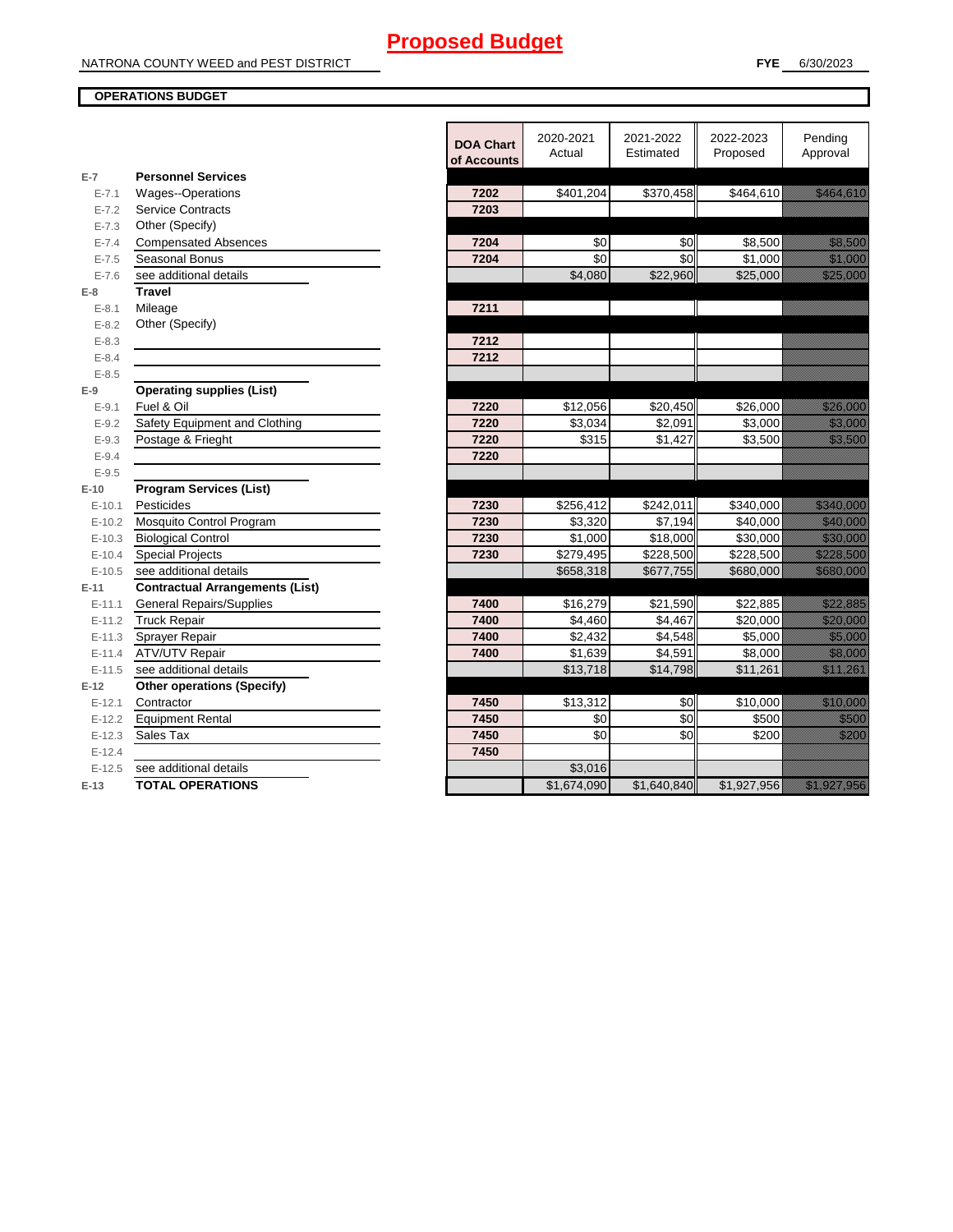NATRONA COUNTY WEED and PEST DISTRICT

#### **INDIRECT COSTS BUDGET**

|            |                              | <b>DOA Chart</b><br>of Accounts | 2020-2021<br>Actual | 2021-2022<br>Estimated | 2022-2023<br>Proposed | Pending<br>Approval       |
|------------|------------------------------|---------------------------------|---------------------|------------------------|-----------------------|---------------------------|
| $E-14$     | Insurance                    |                                 |                     |                        |                       |                           |
| $E - 14.1$ | Liability                    | 7502                            | \$4,516             | \$4,516                | \$6,000               | <u> Kabupatèn Ba</u>      |
| $E-14.2$   | Buildings and vehicles       | 7503                            | \$8,973             | \$8,973                | \$10,000              | <u> Hallen (</u>          |
| $E-14.3$   | Equipment                    | 7504                            |                     |                        |                       |                           |
| $E-14.4$   | Other (Specify)              |                                 |                     |                        |                       |                           |
| $E-14.5$   | <b>Surety Bonds</b>          | 7505                            | \$200               | \$100                  | \$300                 | <u>till fra</u>           |
| $E-14.6$   |                              | 7505                            |                     |                        |                       |                           |
| $E-14.7$   |                              |                                 |                     |                        |                       |                           |
| $E-15$     | Indirect payroll costs:      |                                 |                     |                        |                       |                           |
| $E-15.1$   | FICA (Social Security) taxes | 7511                            | \$38,184            | \$36,553               | \$48,000              | <u> Hardweining</u>       |
| $E-15.2$   | <b>Workers Compensation</b>  | 7512                            | \$13,176            | \$10,887               | \$20,000              | <u>ta alikuwa m</u>       |
| $E-15.3$   | <b>Unemployment Taxes</b>    | 7513                            | \$3,732             | \$2,061                | \$3,500               | <u> Hillian Sa</u>        |
| $E-15.4$   | Retirement                   | 7514                            | \$70,808            | \$66,674               | \$84,000              | <u> Karl Maria Sa</u>     |
| $E-15.5$   | <b>Health Insurance</b>      | 7515                            | \$62,242            | \$67,012               | \$70,000              | <u> Hillian San Sa</u>    |
| $E-15.6$   | Other (Specify)              |                                 |                     |                        |                       |                           |
| $E-15.7$   | Indirect misc.               | 7516                            | \$128               | \$100                  | \$200                 | <u>till andra</u>         |
| $E-15.8$   |                              | 7516                            |                     |                        |                       |                           |
| $E-15.9$   |                              |                                 |                     |                        |                       |                           |
|            |                              |                                 |                     |                        |                       |                           |
| $E-17$     | <b>TOTAL INDIRECT COSTS</b>  |                                 | \$201,959           | \$196,876              | \$242,000             | <u>izili kultura za k</u> |

#### **DEBT SERVICE BUDGET**

| $D-1$ | <b>Debt Service</b> |
|-------|---------------------|
|       |                     |

D-1.1 **Principal** 

D-1.2 **Interest** 

D-1.3 **Fees** 

**D-2 TOTAL DEBT SERVICE** 

| <b>DOA Chart</b><br>of Accounts | 2020-2021<br>Actual | 2021-2022<br>Estimated | 2022-2023<br>Proposed | Pending<br>Approval |
|---------------------------------|---------------------|------------------------|-----------------------|---------------------|
|                                 |                     |                        |                       |                     |
| 6401                            |                     |                        |                       |                     |
| 6410                            |                     |                        |                       |                     |
| 6420                            |                     |                        |                       |                     |
|                                 |                     |                        |                       |                     |